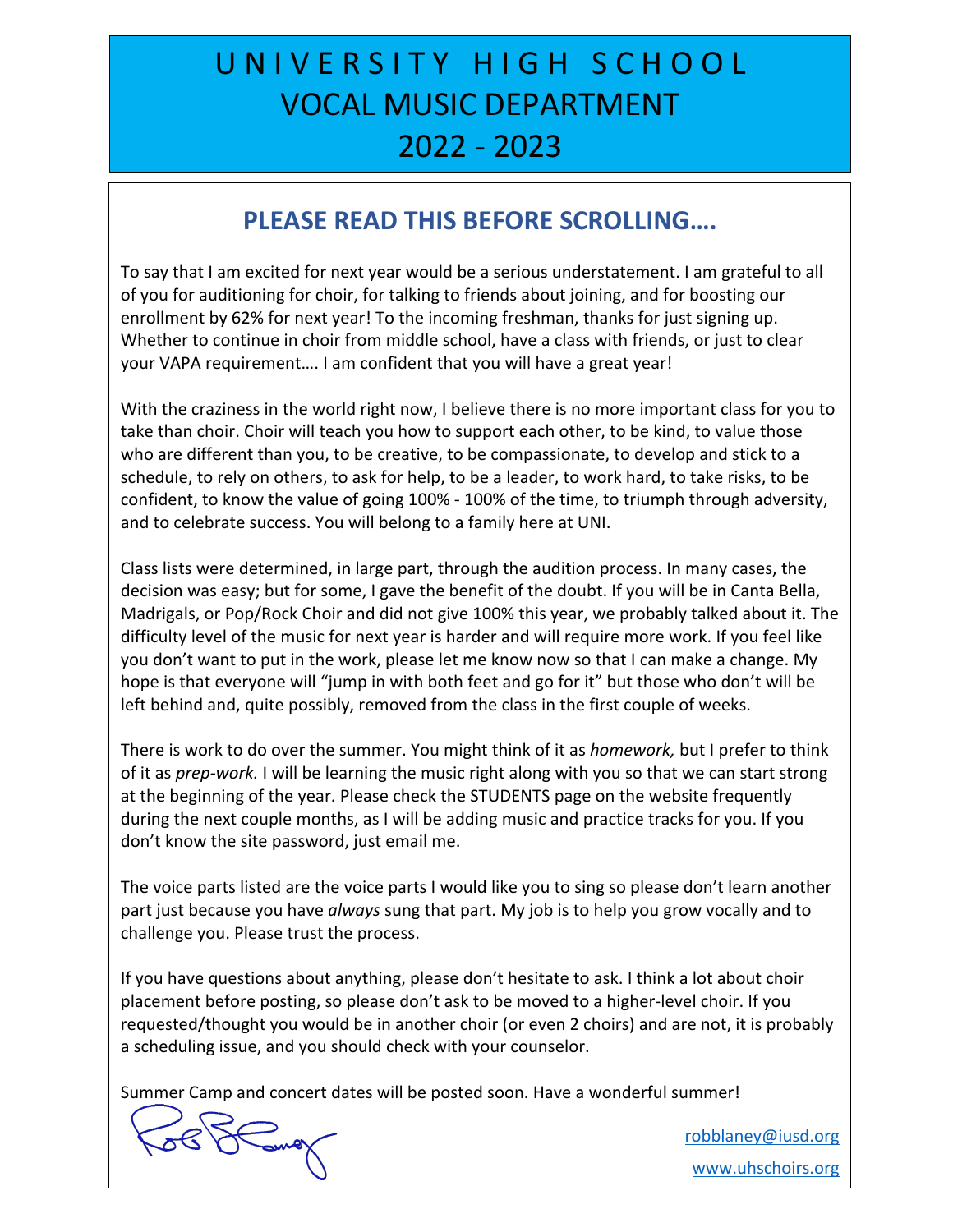| Pop/Rock Acapella<br>Period 1 |                                         |  |                            |                                           |  |  |  |
|-------------------------------|-----------------------------------------|--|----------------------------|-------------------------------------------|--|--|--|
| Soprano 1                     | Maya Breen +<br>Eliana Lean             |  | Tenor 1                    | Tona Kanuara<br>Jacob Schiffman +         |  |  |  |
| Soprano 2                     | Elise Gillen<br>Valerie Nguyen +        |  | Tenor 2<br><b>Baritone</b> | <b>Matthew Dorfman</b><br>Vibhas Ippili + |  |  |  |
| Alto 1                        | Izzy Klein<br>Hannah Norman +           |  | <b>Bass</b>                | Patrick Wong                              |  |  |  |
| Alto 2                        | Catherine Mitchell +<br>Chloe Schiffman |  |                            | + denotes section leader                  |  |  |  |

We currently have 13 students, and you can see that we could use another T2, Bar, and Bass. We also need to find someone who can do vocal percussion...consistently. Ask around. Any grade 9-12, any gender. Have them make an appointment to see me at school next week or send me a video demo recording asap. The same goes for lower voices. These should be students *not currently enrolled in the Vocal Music Department* **unless** they can add another choir. Thanks for your help!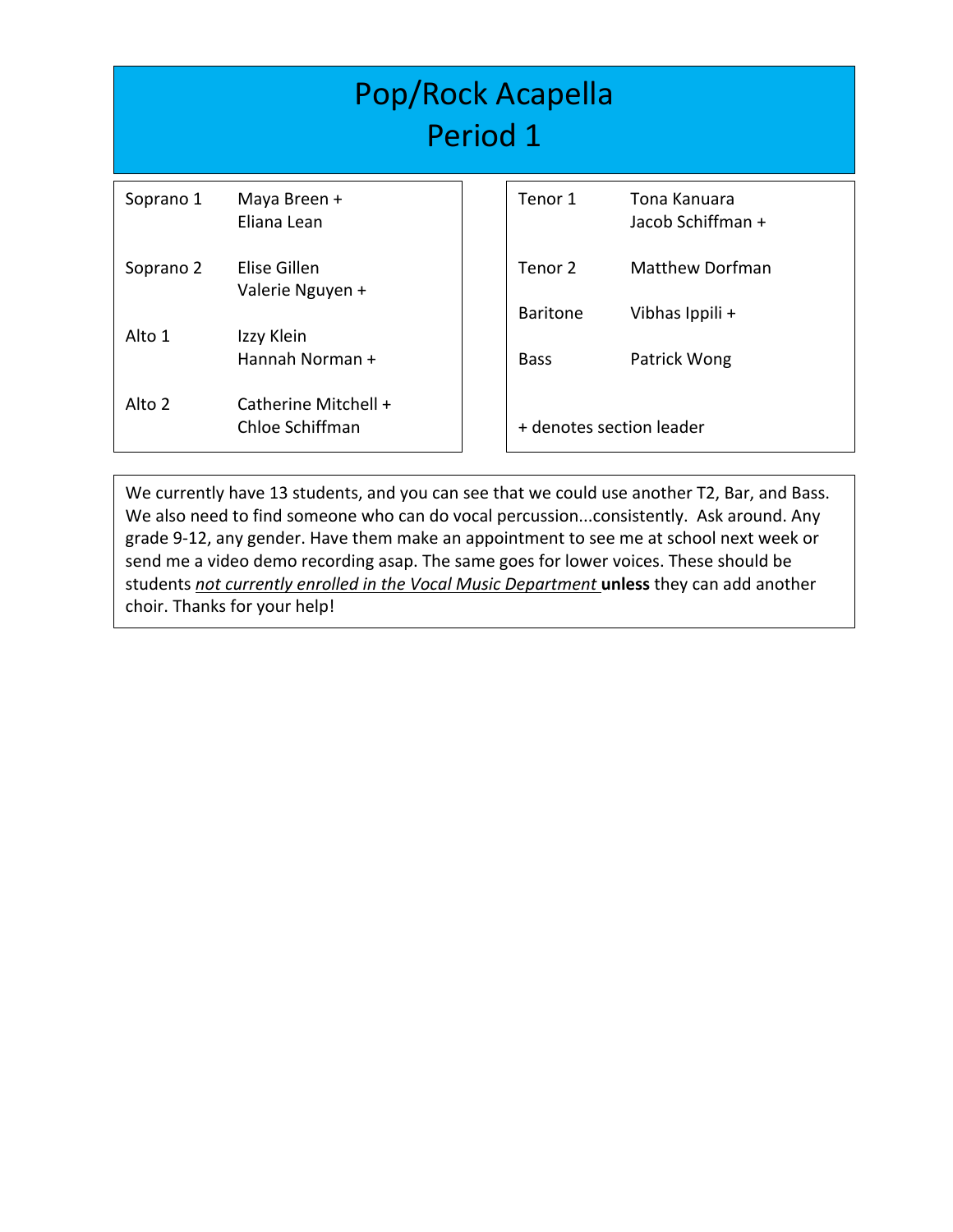#### **Madrigals** Period 2 Soprano 1 Reina Gomez Colette Lichtsteiner Valerie Nguyen Tara Pirzadeh Caitlyn Yu + Soprano 2 Mallika Cadin + Ruby DeKeyser Jasmine Jung Tracy Le Sanskriti Moitra Paulina Wodarz Alto 1 Isabelle Gilles Becky Li Hannah Norman Annie Qu Daisy Wong + Alto 2 Lauren Choi Caitlyn Liao + Catherine Mitchell Kat Soto Sucheta Sundaram Tenor 1 Phoebe Eng + Jacob Schiffman Allison Van Erp Tenor 2 Matthew Dorfman + Claudia Kahaha Baritone Cyrus Ash + Maddox Feemster Analu Tanouye Bass Vibhas Ippili + Caden Lee + denotes section leader

As you can see, the balance between the S/A and T/B is not fantastic. There should really be about 10 less people in the S/A sections to balance the T/B. I am hopeful that we can add some people to the Tenor/Bar/Bass sections. You know people who would be a great fit for this class. Please reach out to them and have them make an appointment to see me at school next week or send me a video recording asap. These should be students *not currently enrolled in the Vocal Music Department* **unless** they can add another choir. Thanks for your help!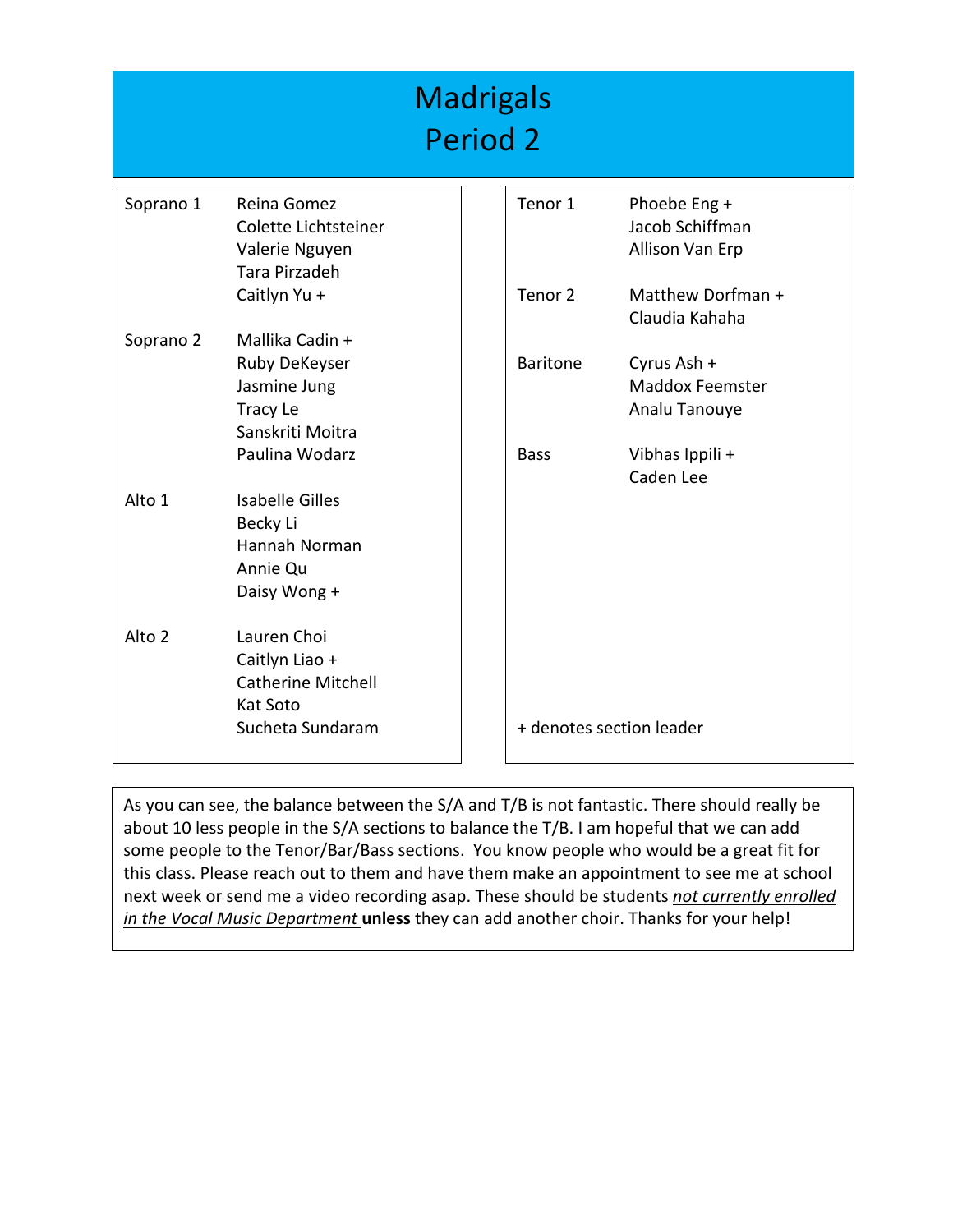| <b>Canta Bella</b><br>Period <sub>3</sub> |                                                                                         |  |        |                                                                                                                           |  |  |  |
|-------------------------------------------|-----------------------------------------------------------------------------------------|--|--------|---------------------------------------------------------------------------------------------------------------------------|--|--|--|
| Soprano 1                                 | Sabrina Chia<br>Milla De Villers<br>Jennifer Kwon +<br>Bonnie Wei<br>Alisha Zhao        |  | Alto 1 | Sierra Corliss<br><b>Endo Crist</b><br>Arpi Gharadaghian +<br>Elise Gillen<br>Elizabeth Kim<br>Lily Kubo                  |  |  |  |
| Soprano 2                                 | Mary Ellen Oliveira<br>Anusuya Paul<br>LeeAnne Petersen<br>Elaine Wang +<br>Avril Zhang |  | Alto 2 | JoJo Fleischman<br>Tracy Le +<br>Sienna Patel<br>Skyler Smith<br><b>Rilee Weaver</b><br>Lu Yu<br>+ denotes section leader |  |  |  |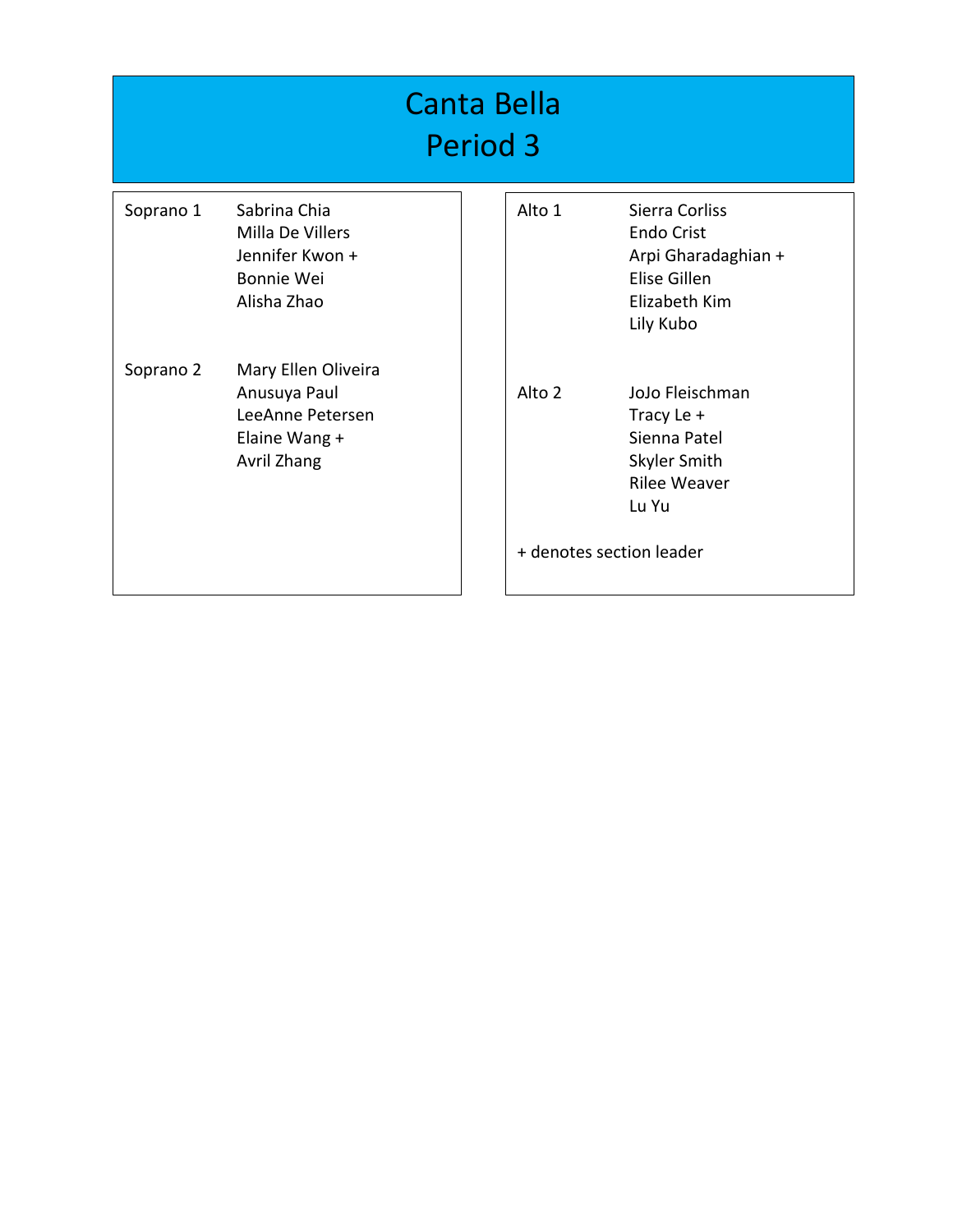## University Choir Period 4

Alexa Anantavara Ansh Balasubramanian Zitong Chen Rodin Davoodi Meyliya Fang Ziyu Huang Lea Huber Iman Jahanbin Amirreza Khosravi Gaihn Kim Krill Klimov Ari Kramer Anna Liu Sirui Liu Lance McCloskey Amanda Nguyen Francisco Ochoa Sungeun Park Sean Peng Elena Petersen Melodie Tajik Analu Tanouye Baelyn Thantron Mikah Toyama Ishan Vannadil Rohitha Vijayaraghavan Ajani Williams Xingbei Xie Clarice Xu Shang Xu

I will hear you sing during the first week of school to put you in voice parts. There is nothing to prepare over the summer. Enjoy your time off and I will see you in August!